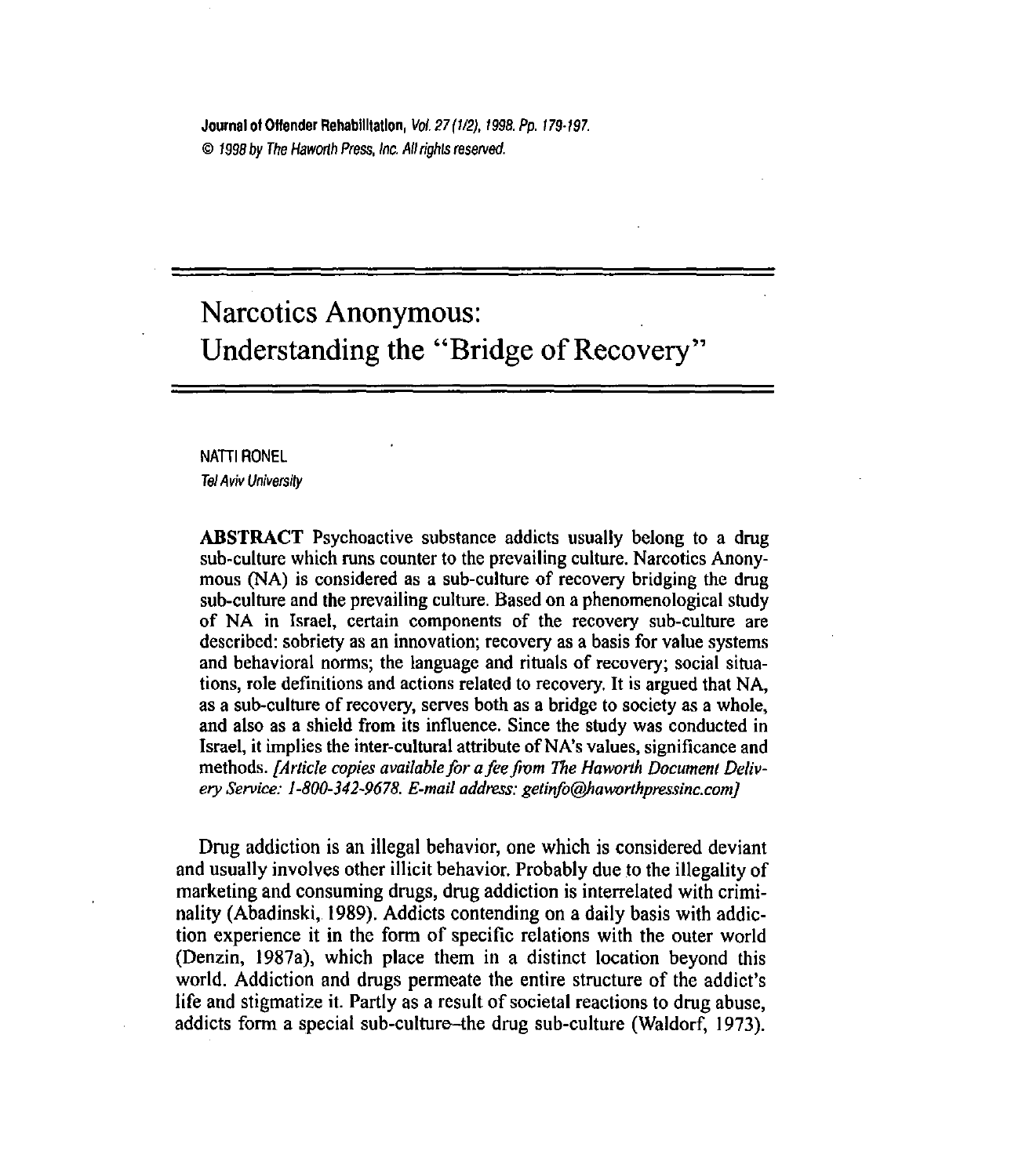While the drug sub-culture protects its members from society as a whole, it also encourages their addictive behavior.

Originally, the idea of a "sub-culture of deviance" assumed a way of life defined as the negative pole of predominant norms and values (Cohen, 1955). Sub-cultures borrow several elements from society as a whole, reworking them into distinct forms with appropriate mcaning (Downs & Rock, 1982). These elements are available to everyone (e.g., hedonism, violence, excitement), but within the sub-culture they acquire extraordinary importance and are engaged in regularly by its members.

One crucial condition for the emergence of a new cultural form, such as the drug sub-culture, is the existence of several actors undergoing similar problems of adaptation and effective mutual interaction. Thus, creating a sub-culture provides a solution for their social problems (ibid.).

While previous theories of sub-cultures are considered functional, ncwer theories (mostly British) derive from the conflict tradition. The dclinqucnt was transformed by these theories from a "frustrated social climber" into a cultural innovator and social critic (Cohen, 1981). Subcultures became a field of combat between cultures and classes.

Johnson (1980) describes the motivation for innovation as one of the primary contributors to the creation of a drug sub-culture. In order to win group approval, members of thc pccr culturc initiatc behavior deviating from the norms of the prevailing culture. When such behavior wins the approval it seeks, it serves as a model for other members, and thus defines new norms of the sub-culture. Based on innovations, these norms contravene the prevailing ones.

The terms "culture" and "sub-culture" relate to the existence of systems of meaning-a symbolic meaning, known and agreed, which transcends physical, biological or teleological properties (Shapiro & Ben-Eliezer, 1989). It is manifested by several elements defining a sub-culture (Johnson, 1980): values, behavioral norms, social situations, language, rituals, role-definitions and actions. In the drug sub-culture these elements are related directly to substance use and abuse. They are responsible for shaping members' behavior towards aggravation of the abuse.

Socialization into the drug sub-culture places addicts dircctly in the drug market, both as consumers and traders (Waldorf, 1973). But it also intensifies their alienation, and affects the recovery process. Even if addicts become temporarily 'clean,' socialization forces them towards continued addiction. Thus the recovery process requires a new form of socialization with a different orientation.

Narcotics Anonymous (NA) is the largest worldwide self-help organization for drug-abusers and substance-dependents (Peyrot, 1985).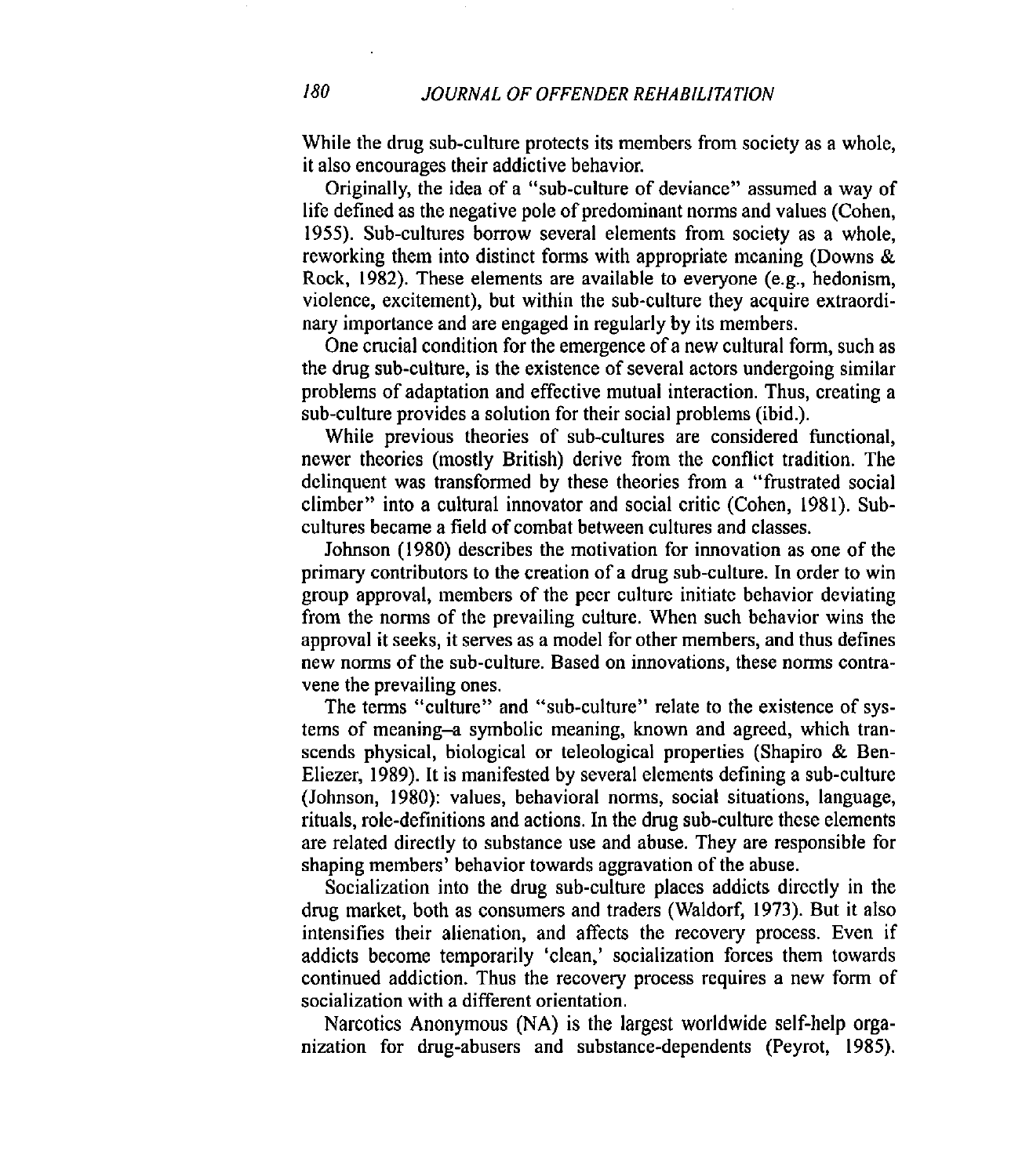#### *Nutti Ronel* **181**

Derived from the ideology and pragmatic principles of Alcoholics Anonymous (AA), its "Twelve Step" program can be construed both as a spiritual program and a way of life. Successful participation in NA should lead initially towards a substance-free life (any substance, including alcohol), but also towards a lawful and honest life, devoid of crime and violence, and based on firm faith in a "Higher Power."

It may safely be assumed that most members of NA (unlike those of Alcoholics Anonymous) have a history of involvement in criminal behavior (Terry, 1996). Thus, the process of recovery from active drug addiction must also relate to law-breaking behavior and directly encourage its cessation.

Although sub-culture theory usually analyzes and explains the formation of deviant behavior among groups of individuals, our aim here is to describe how a sub-culture may also contribute to the recovery process. We assume NA to be such a sub-culture of recovery, composed of those elements of the drug sub-culture; in NA, howcver, they act in the opposite direction. Thus NA, as a sub-culture of recovery, functions as a bridge between the drug sub-culture and society as a whole. It symbolizes the conclusion of the previous combat. Since drug addicts were formerly alienated from the prevailing culture, bridging between the opposing poles is perceived here as crucial for a complete recovery process.

#### *METHOD*

Qualitative methods that delve into local particular meanings, language, beliefs, ctc., are necessary to adequately understand and study individuals and groups. (Borkman & Schubert, 1994, p. 52)

This research uses qualitative techniques (Cicourel, 1964) such as process analysis, bascd on participant observation, open-ended interviews, and informal conversations with NA members. Adhering to the phenomenological tradition, our emphasis was on the subjects' intentions and meanings, i.e., their own perceptions of social and personal processes (Bruyn, 1966; Polkinghome, 1987). The aggregate of these conveys the group's worldview and is at the core of what is important to group members (Kennedy & Humphrey, 1994).

Special attention was paid to the naturalness of the research design (Tunnell, 1977). Our dependent variable was the natural behavior, meanings and intentions of the subjects, within their natural cnvironment. The independent variable was the natural process of participating in NA. To safeguard naturalness as well as NA's anonymity, only short notes were taken during participant observations and most of the interviews. Full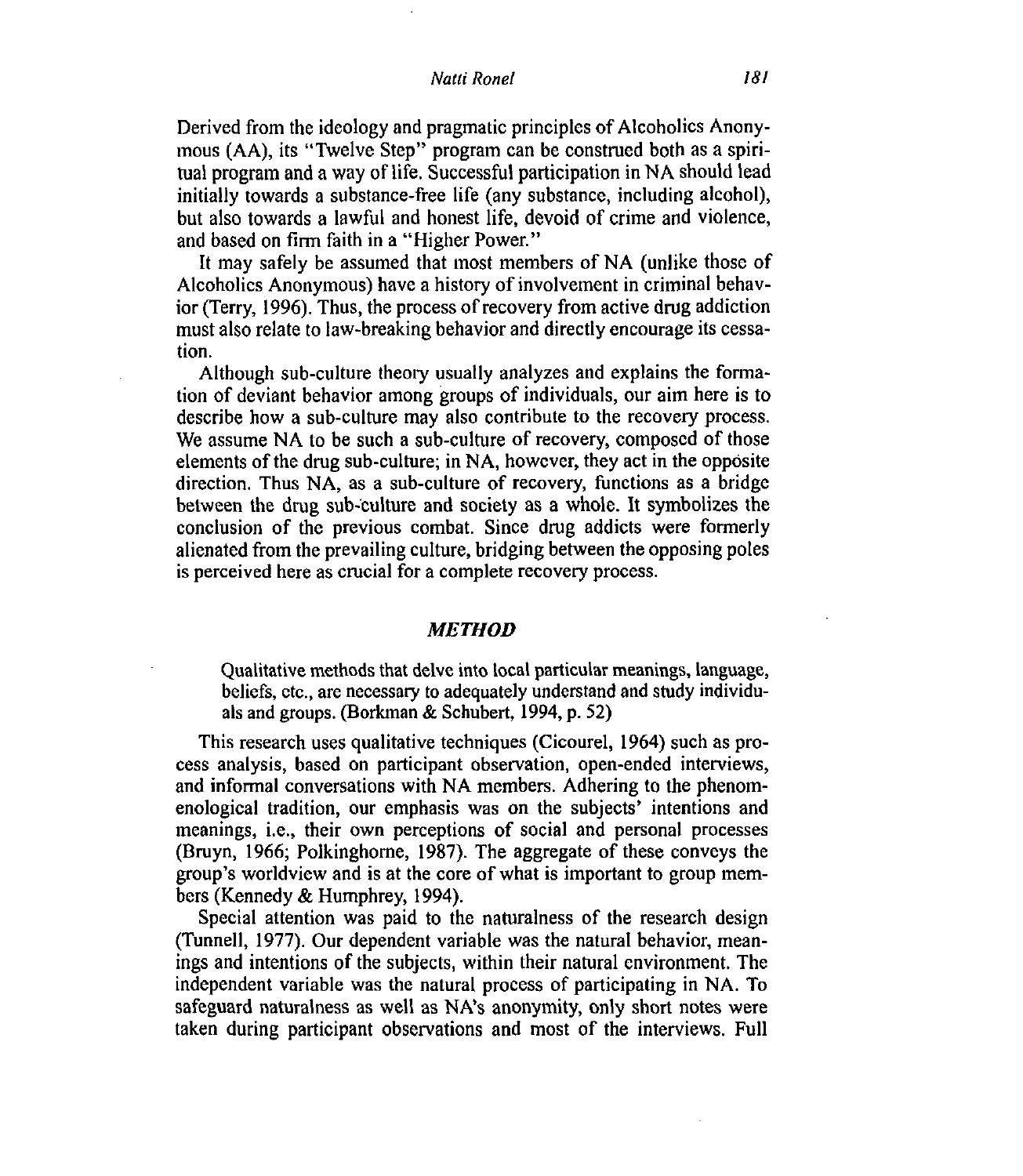reports were written afterwards. The need for anonymity precluded taping, cxccpt for sobriety anniversaries, where it is customary to record the sharing.

The subjects in this inquiry were Israeli NA members, mostly resident in the Tel Aviv area, where most NA activity takes place. During the pcriod of the study, in-depth observations were made in a particular Tel Aviv group, one considered to be very popular among members from throughout the country. Other groups in the area were also observed, but lcss continuously.

Participant observations were made in over 300 meetings, during the years 1991-1993. They elicited data via the "inquiry from the inside" method, whereby the researcher acts as onc of the subjects and describes social interactions which he experienced personally, to some extent (Evered & Meryl, 1981). Thus the researcher joined an NA group, and participated in all its activities, including serving NA, studying the steps with a sponsor, and sponsoring others.

Various kinds of NA meetings were observed:

- $\bullet$  Open meetings (open to the public)
- Closed meetings (for addicts only)
- "Group conscience" meetings (for group decisions)
- National Service Committee meetings
- Small informal "home" meetings
- "Step" meetings (where members study the steps with their sponsor)
- Social meetings in cafés, NA marathons and parties.

A further 21 open-ended interviews were conducted. Some of these were regular conversations in non-intervicw settings. Most NA attendees who were asked to take part in the study expressed considerable suspicion and refused. Hence those interviewed are attendees who agreed; however, after considerable time spent in NA meetings and in informal activities with NA members, the importance of the interviews decreased.

#### *RESULTS*

#### *Narcotics Anonymous in Israel*

NA was introduced to Israel in 1984, by two Israeli addicts who became familiar with it in the USA. Its initial stages were marked by constant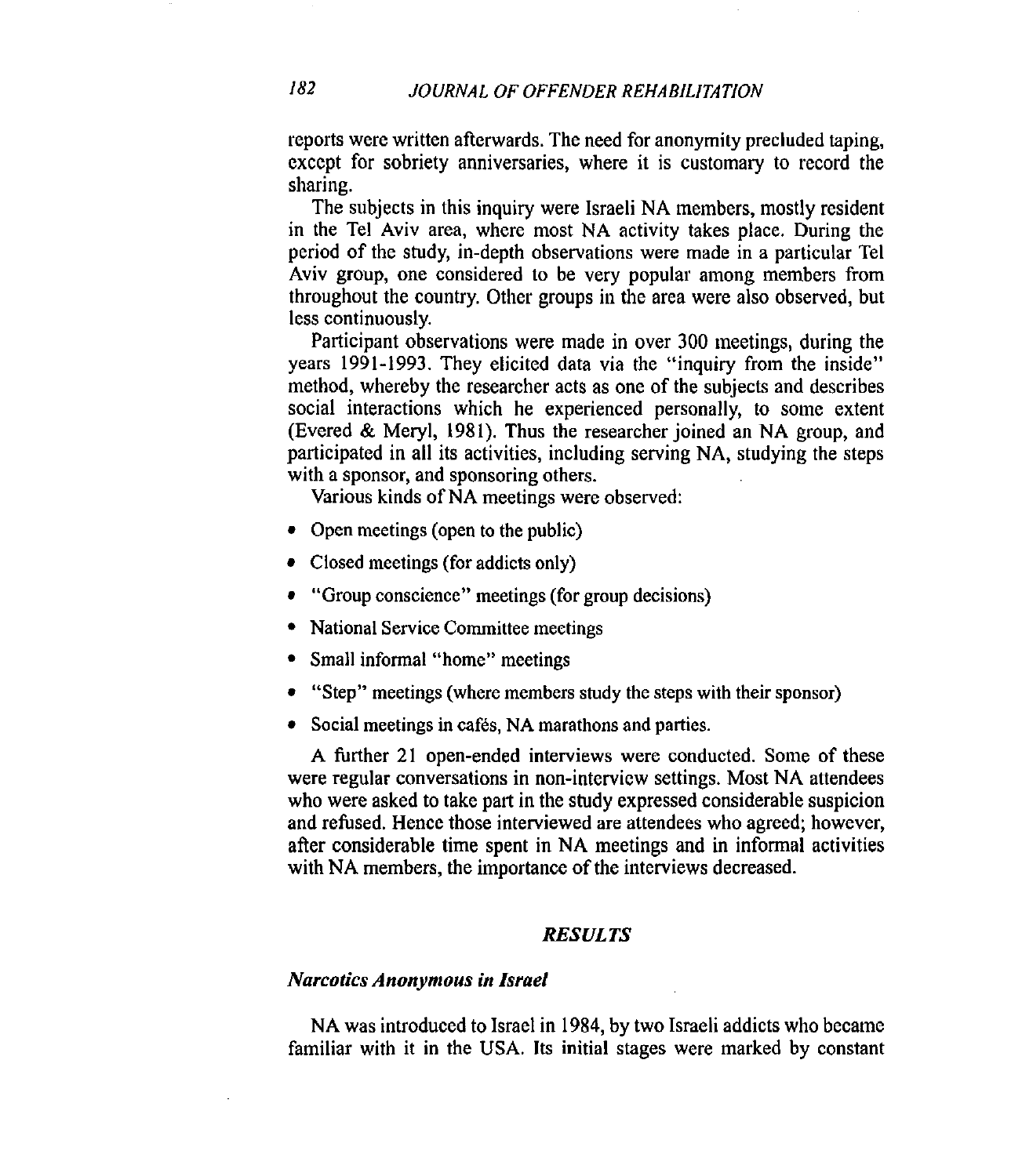struggles. One of the co-founders OD'd, while the other had a long relapse. Most of the first attendees showed up only a few times and then regressed into active addiction. However, it became clear to us in NA meetings that many of these pioneer members have returned to NA after additional periods of active addiction.

The first group consisted of a small number of addicts, of whom only a few were in recovery. They met in private homes-informal meetings which followed no particular format. Eventually they obtained support from Tel Aviv's Mayor and were allowed to use a municipality room. Since this beginning, the misgivings of the authorities decreased, and a growing number of municipalities have allocated public rooms for NA meetings. After several troubled years, NA's growth has stabilized.

NA is currently well disseminated throughout Israel. Close to two hundred groups operate nation-wide, and membership is estimated at 3,000-5,000, mostly male. In the meetings we observed, the average number of men participating was three to four times greater than that of women.

NA in Israel operates a National Service Committee which annually sends a representative to thc NA World Service Committee. The "Big Book" of NA (Narcotics Anonymous, 1988) has been translated to Hebrew and serves as the basic text for members. The groups' structure, their meetings and the "Steps work" are followed as they are in the USA, without having been modified or adapted for local addicts (Ronel, 1995). The overall perception of Israeli NA members is that they belong to a world-wide fellowship.

In Israel, NA is far more active than AA. We encountered some AA veterans who became active in NA because they perceived it as "more authentic and more alive" than **AA.** We also witnessed some over-eaters who preferred NA to OA meetings. A considerable number of (mostly veteran) members admitted to simultaneously participating in NA and OA activities. This sub-group, consisting of influential figures in NA, introduced to NA the food-addiction message of OA, which resulted in NA members abstaining from certain food products, as well.

Most treatment units for substance-abusers in Israel are governmental, or supported and supervised by governmental authorities. Those units apply conservativc professional methods-Methadone maintenance, group and individual psychotherapy based on behavioral-cognitive or dynamic approaches, as well as therapeutic communities combining professional care with self-help methods. However, in recent years, NA Israel has won growing professional recognition and approval. In any professional unit dealing with substance-abuse, clients are referred to NA meetings in the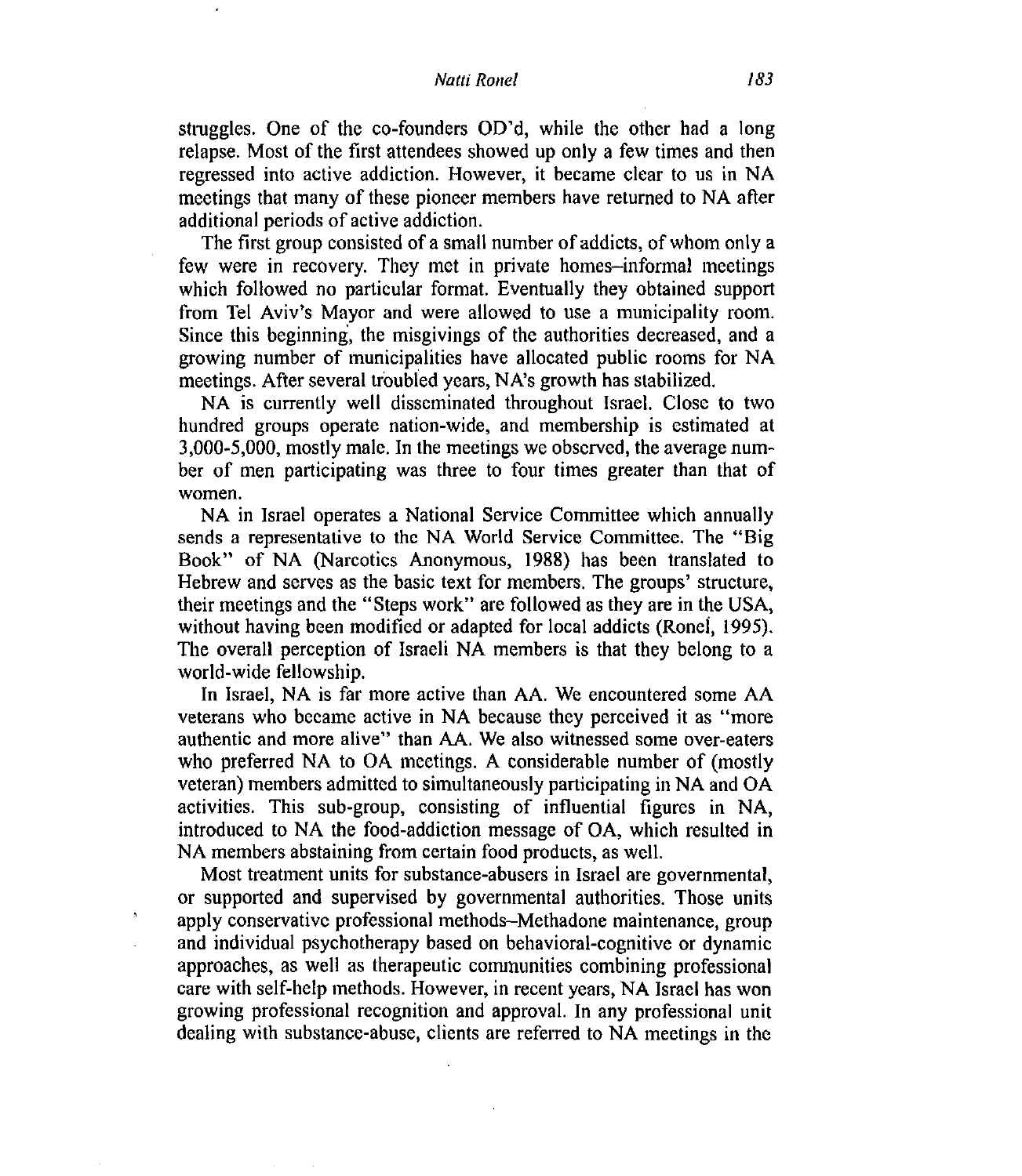# *184 JOURNAL OF OFFENDER REHABILITATION*

community. Most units employ recovcring addicts as drug-counselors who liaise between the unit and NA. Therc are also two private units following the "Minnesota Model" (Cook, 1988), which apply the 12-Steps as their main technique. (On the differences between treatment techniques and values see: Humphreys, 1993.) The "Recovery Movement" as a social movement (Room, 1993; Riessman & Carroll, 1995) is still, however, in its infancy here.

#### *Sub-culture of Recovering Addicts*

#### *Innovation*

One of NA Israel's unique features is the fact that members throughout the country are acquainted with each other. Probably as a result of Israel's relatively small population, NA members know each other well from their periods of active addiction and their criminal past. This fact often helps newcomers in the affiliation process.

A typical example is the member who met an old friend in his first meeting (Interview 4):

I hadn't seen him for almost two years. I was sure he'd already OD'd, but suddenly I saw him here, sober and looking well . . . Much better than myself! . . . We used to use together. I realized that if he could make it, I can make it too. I wanted to follow the same path as his, so I stayed here. . . .

This meeting set a new challenge to the newcomer-the challenge of sobriety. As a result of their common background and the identification process (Robinson & Henry, 1977), his old friend served him as a model for innovation in an unforeseen direction-that of recovery.

In NA the innovation is located towards the end of the deviance, i.e., a process of recovery from active addiction and from criminal and deviant behaviors. The more members demonstrate progress towards recovery, the more they are considered as suitable peer-models. In group meetings, when members presented their message of recovery and spirituality, their sharings were the most approved. They win social reinforcement for their innovation, which in turn encourages them and their peers in the common struggle for recovery.

Thc case of I. (Interview 17, held in prison) presents the need for innovation. A well-known former criminal, ranking high in the delinquent sub-culture, he became clean and adopted the NA way of life. He was latcr jailed for previous offenses. Social peer-pressures meant that remaining clean and adhering to NA's principles in jail would not be easy. As an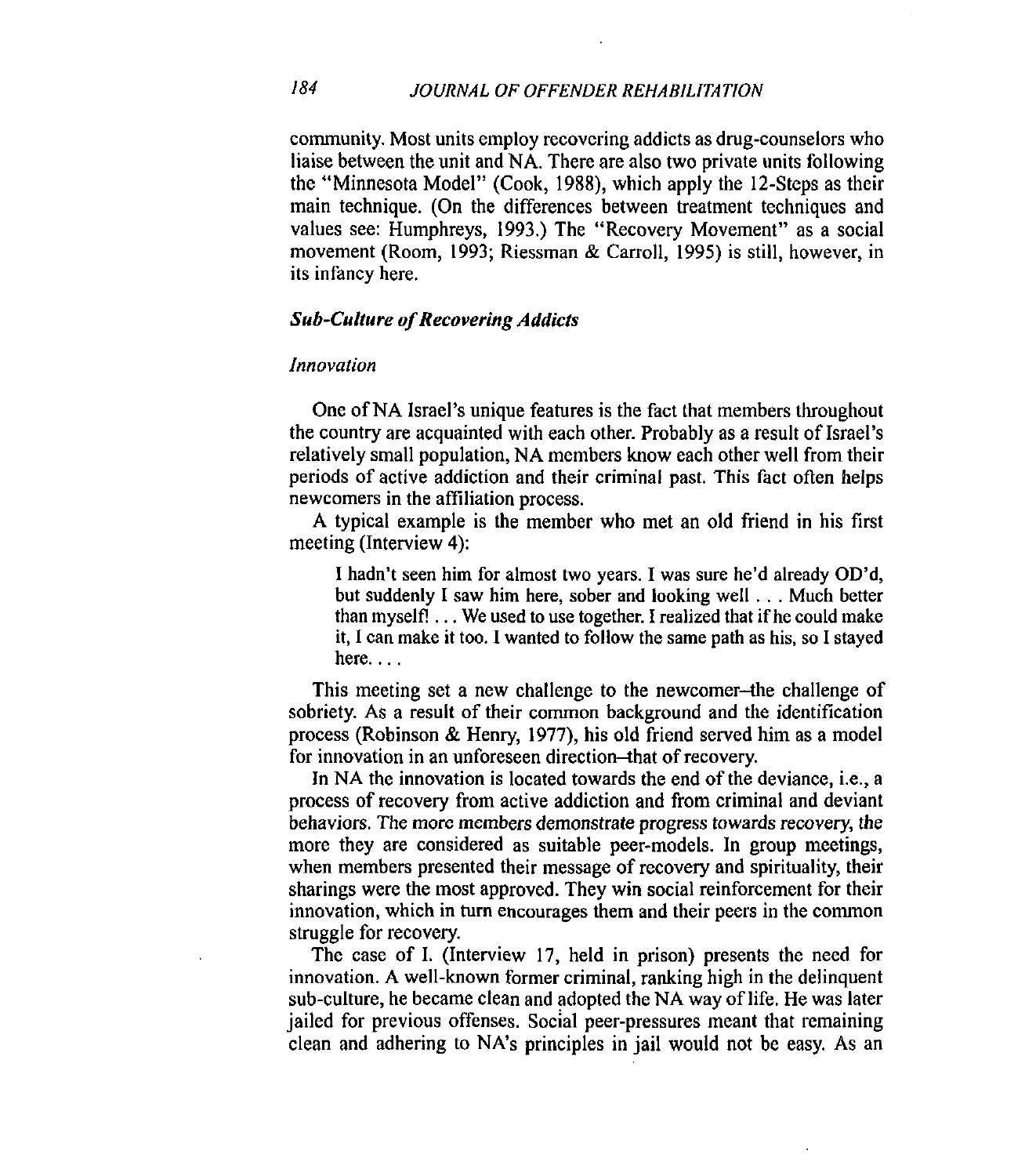#### Natti Ronel

inmate, his expected role was to comply with criminal norms. The way of NA, however, is different: I. became an innovator, supported by the NA program and fellowship. He formed NA groups in his prison, cstablished "clean cells," and cooperated with the prison authorities. After constant struggles, he managed to win the approval of the prison authorities and inmates alike, and eventually spread his message of recovery in other jails.

#### *Cultural Conflict*

In their sharing of personal stories, NA members repeatedly describe the internal conflicts generated by the transition from the drug sub-culture to a new sub-culturc which embraces many of the prevalent society's norms. For example, in the last moments of a meeting devoted to the issue of honesty, presenting it as a desired quality, a young member said (unrecorded observation):

I've been clean thirty days already. I thought that if I get clean I'll feel good, but I don't feel well yet. I didn't know why. Today I understood. All this period I kept on being a thief and a burglar. But today I learned that I must stop it, if I want to feel better.

In the process of ending the deviance, scveral of the newly-adoptcd values and norms contradict thosc of the delinquent sub-culture. Members who formerly acted against the prevailing norms of society, must now act in opposition to those of their former sub-culture. They must stop comrnitting offenses. As members often note, this is a difficult task. The role of NA fellowship in supporting this process, while serving as a bridge between opposing cultures, is considered crucial by members.

Since NA bridges two opposing cultures, it gives space to values and norms from both poles (unless they conflict with those of NA itself). Co-existing contradictory values and norms may be encountered, but none of them conflict with NA's definition of recovery.

**An** extreme example is that of a member employed as a counselor in a rehabilitation unit, who stated that, if he heard a fellow-member confess in an NA meeting to a murder, he would not report it. The act of murder related to the other's recovery, not his own. In adhering to NA's tradition of anonymity, his own recovery would be unimpedcd. This is considered as more important. We see here how the old norms of the criminal sub-culture, which required non-cooperation with the law, have interwoven into NA's values.

Declared non-cooperation with the law and distrust of non-addicts typified most NA members we encountered, especially those with criminal backgrounds. This research itself encountered suspicion, despite the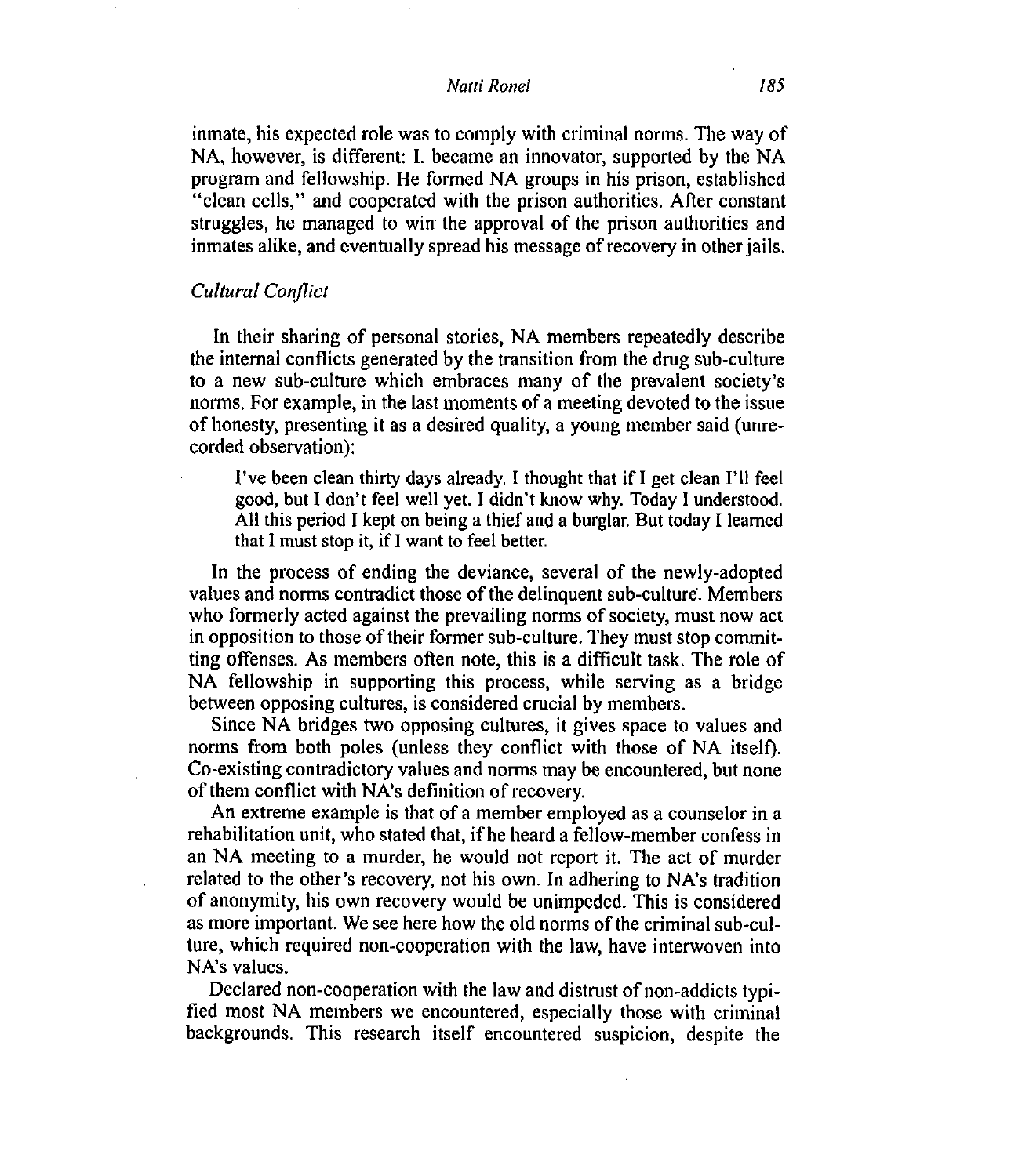researcher's being well-known and having gained members' respect. Suspicions were generated by the idea of research, which is not associated with recovery in NA, nor with the norms of the drug sub-culture.

Another example is the **NA** member who confessed to his therapist that he had relapsed. The reaction of his peers was typical (unrecorded personal conversation):

You should never tell them the truth. They can't be trusted. They never understand us. You should tell it only in meetings!

Howcver, it was observed that the longer the period of sobriety, the less members persist in this social distinction between "them" and "us." For example, on his eighth anniversary of sobriety, a member shared his proposal that his sponsored-ones should reduce the frequency of their activities in **NA** after a considerable time within the groups. He also recommended that they engage in social intcractions outside NA, in order "to open their minds."

Another member (Interview 13), male, **37** years old, two years of sobriety, revealcd his desire to return to the prevailing culture, and get away from the criminal sub-culture. **A** family member is a well-known, violent criminal and life prisoner; hc himself had a violent criminal career, and had served long jail-sentences. The longer his sobriety continued, the more he wanted to conform with middle-class behavioral norms. It motivated him to complete his studies and to work as a counselor in a rehabilitation unit, in spite of the low pay.

Further complicating this account of conflicting values, we observed that, even during their active addiction period, several members were already in conflict with their own norms of behavior. Since they conformed to the drug sub-culture, their behavior contradicted their own value system. For example (Interview 4), one member stated:

I always kncw that I'm good. Even when I did very bad things, I knew that it wasn't me. I was led to it. I didn't have the guts to behave like my true nature, to be good. That is why I was caught **up** in the program. It allows me to be what I am-good.

On the basis of this long-time conflict, **NA** succeeded in providing a new value system.

Another example is the member who shared that when he was 19, he stoic money from an old man who later died. His conscience troubled him for years. To evade it, he embarked on periods of very heavy drug abuse. Finally, as he began his recovery, he lit a candle in memory of the old man, and asked his, and God's, forgiveness (Observation 38).

The conflict between a former value system and norms (active addic-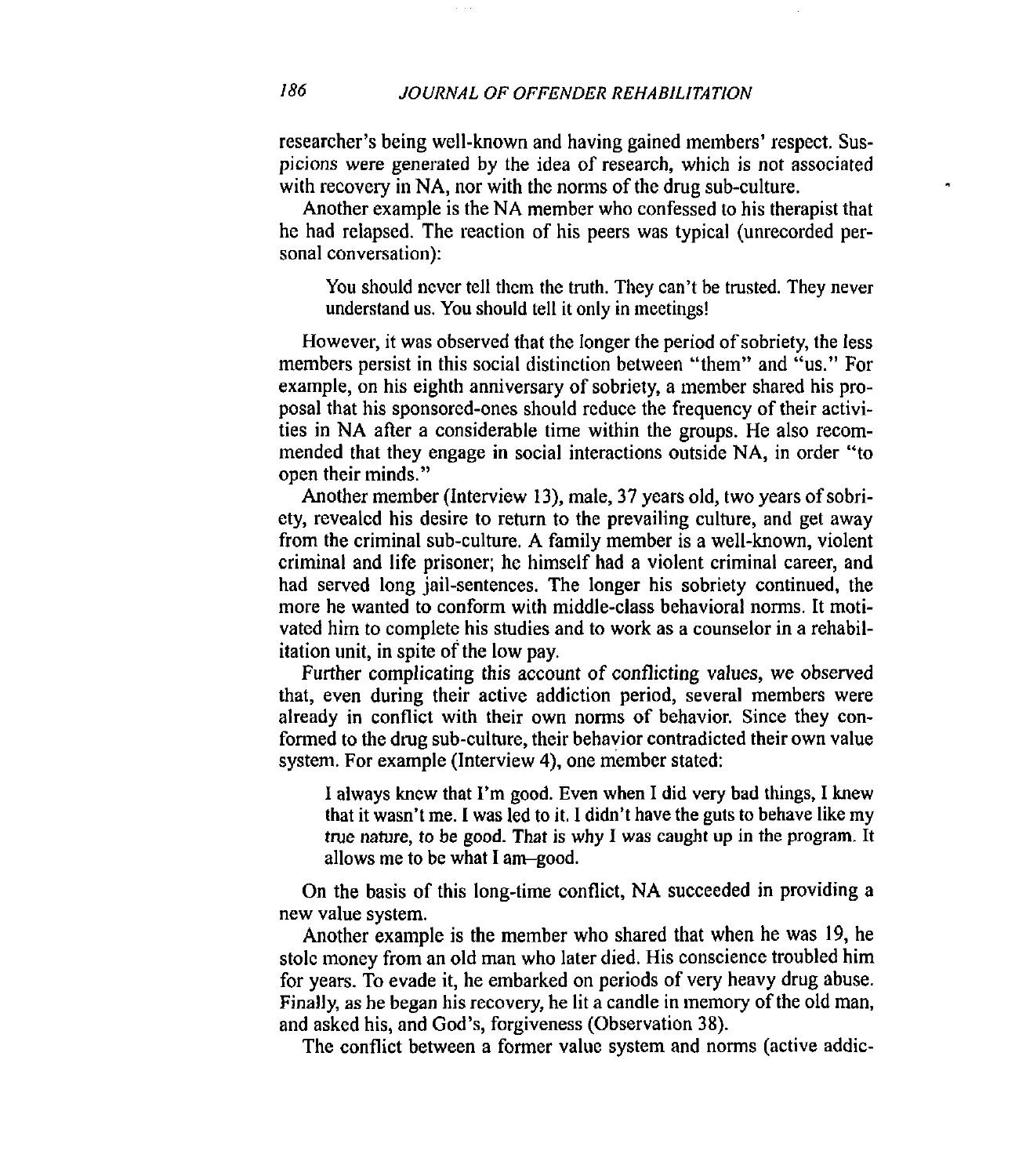#### Natti Ronel

tion and criminality) and new ones (recovery and the return to society) may impede the achievement of NA's goal of recovery. NA therefore provides its members with all the components of a sub-culture, which will influence members' lives in the direction of recovery.

These components share several features with the former norms and value systems, thus facilitating the affiliation process, but they never conflict with the goals of NA.

#### *The Value of Recovery* **and** *Its Norms*

The basic value of NA is recovery itself. Recovery consists of remaining clean and sober, i.e., following a certain way of life and practicing those behavioral norms which assist recovery. Most sharings **by** members related in some way to recovery. One of the basic mottoes which members hear constantly is: "First of all-recovery!" Since recovery is the primary value, anything contradicting it is rejected.

For example (Observation 21), a newcomer to NA told the group that. while paying in a grocery, he received excess change. Some non-addict friends, with him at the time, said he should enjoy the money. He felt ambivalcnt, however, and submitted the occurrence to his group as a question. The leader's immediate advice was to return the money to the store-owner, because NA's way is one of honesty. Pocketing the man's money was dishonest and counteracted recovery. Since recovery takes first place, by returning the money the member would be assisting his recovery. A week later he reported doing so.

The above accounts reinforce the issues of morality and moral responsibility, which form the basis of AA's and NA's spiritual value systems (for example: Alcoholics Anonymous, 1957; Lehman, 1990). In NA, members identify the moral code of the drug sub-culture as related to the addiction disease. In order to cure it, any approach which originates from the disease must be abandoned. The criminal codc is such an approach and is considered to result from the addiction disease (Narcotics Anonymous, 1988).

As a spiritual way of life, the NA program guides its member towards an absolute understanding of right and wrong. Although members are never supposed to attain absolute morality (Kurtz, 1990), this distinction is crucial in the case of recovering addicts, where the tendency or temptation to return to a life style of active addiction still exists. Any relative or unclear moral code, which can enable deviation, may be damaging to recovering addicts and may even lead to relapsc. Thus, in accordance with most religious ideologies (James, 1949), NA defines an absolute moral code based on spiritual faith: the good is "God's will," and the bad is the disease, as expressed in the individual's self-centered will.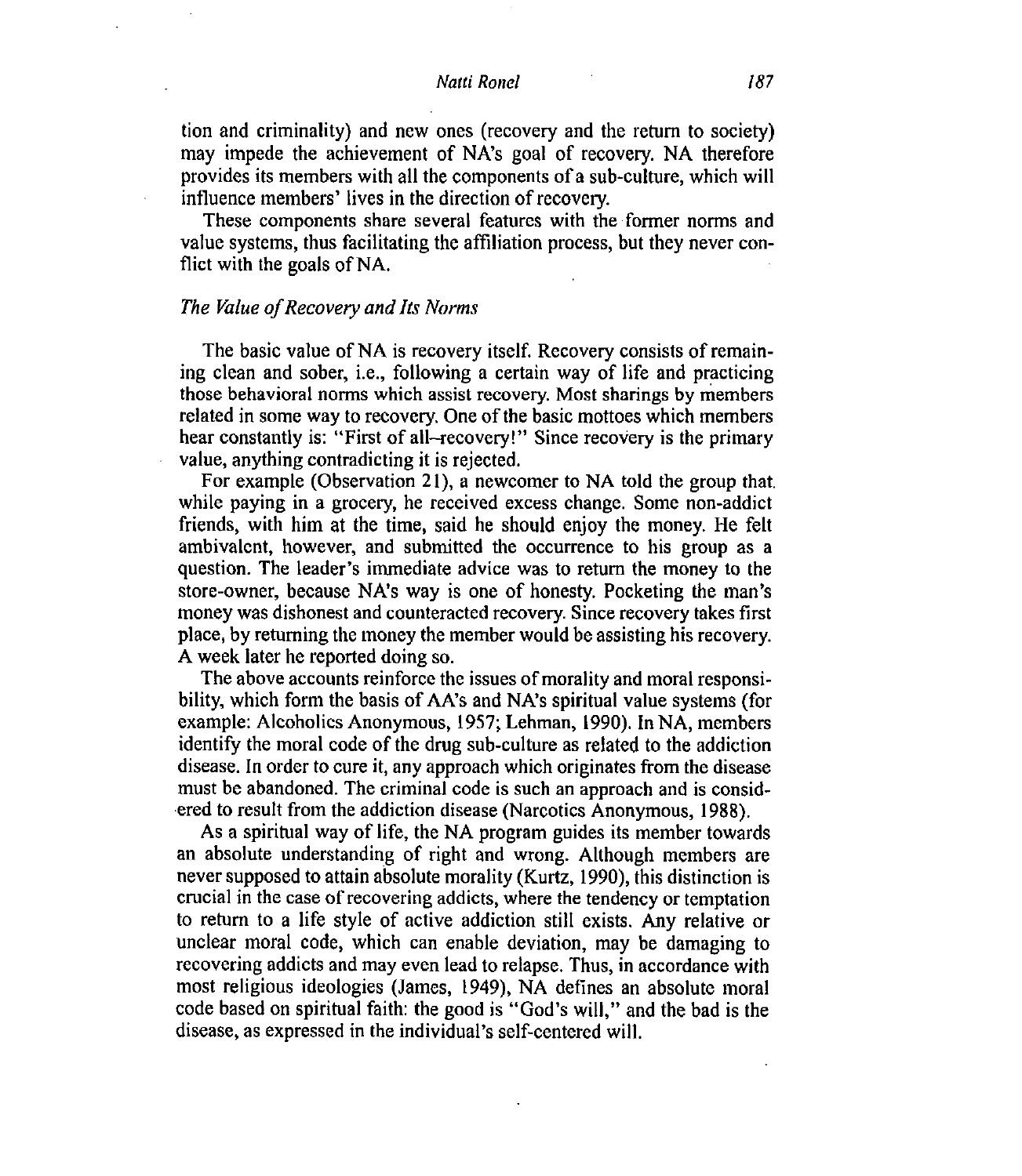In order to direct its members towards normative society, NA therefore adopts a moral code which transcends the accepted code-a more extreme one, leaving no room for compromise (Maxwell, 1984, pp. 145). As one member shared (Observation 31):

When I drive 150 kph God doesn't like me, but when I drive 90 kph [the Israeli speed limit], God loves me.

The next account will present this issue further (unrecorded personal conversation): A,, a recovering addict, four years clean, aged **33,** found himself in an unpleasant situation which recalled his past life-a policeman came to arrest him in his parents' apartment where he was staying. **A.** was surprised, since he had already cleared up all his previous complications with the law. It transpired that a fine, dating from his active addiction period, remained unpaid. The policeman then noticed that identifying details were missing from the original fine record. Since A. and his family did not seem to be criminals, the policeman made a generous suggestion: "You can claim that you're the wrong man, and they can prove nothing against you!" Although his parents immediately agreed, A. himself rejected the idea: "I can't say that I'm the wrong person. I remember this case now. It was me, and I never paid the fine." Even at the risk of arrest, A. did not want to behave dishonestly, stating: "It is against my beliefs. It is against God's will to lie. Lying comes from our disease, and recovcry is based on our being honest. I trust God."

This account may be an extreme example. Actually, when **A.** himself asked for his pecrs' advice, most of them told him to lic, in order to save himself from the risk of arrest. Only a minority insisted on strict honesty and on doing God's will. When A.'s case was heard, the judge cited his honesty and helped him resolve the case with the prosecution. For **A.** it was a successful solution which proved the rightness of following God's will. It also served as a model for others.

As we saw, the shift in the moral code is not an instantaneous event but a gradual one, where members learn the new code via others' experiences and how to apply it in their own lives. Any discrepancy between the prescribed code and the actual code of a member is met with the motto: "Progress but not perfection." Sometimes this motto correctly describes reality, but it also serves as a neutralization technique which members use to justify their continued misconduct. This will be clarified below.

The behavioral norms acting as the rules of recovery are based on NA's value system. As opposed to the drug sub-culture where behavioral norms include using certain substances to achieve the value of mood alteration ("getting high") (Johnson, 1980), in the recovery sub-culture, the primary norm is the non-use of those substances. In this sense, the recovery sub-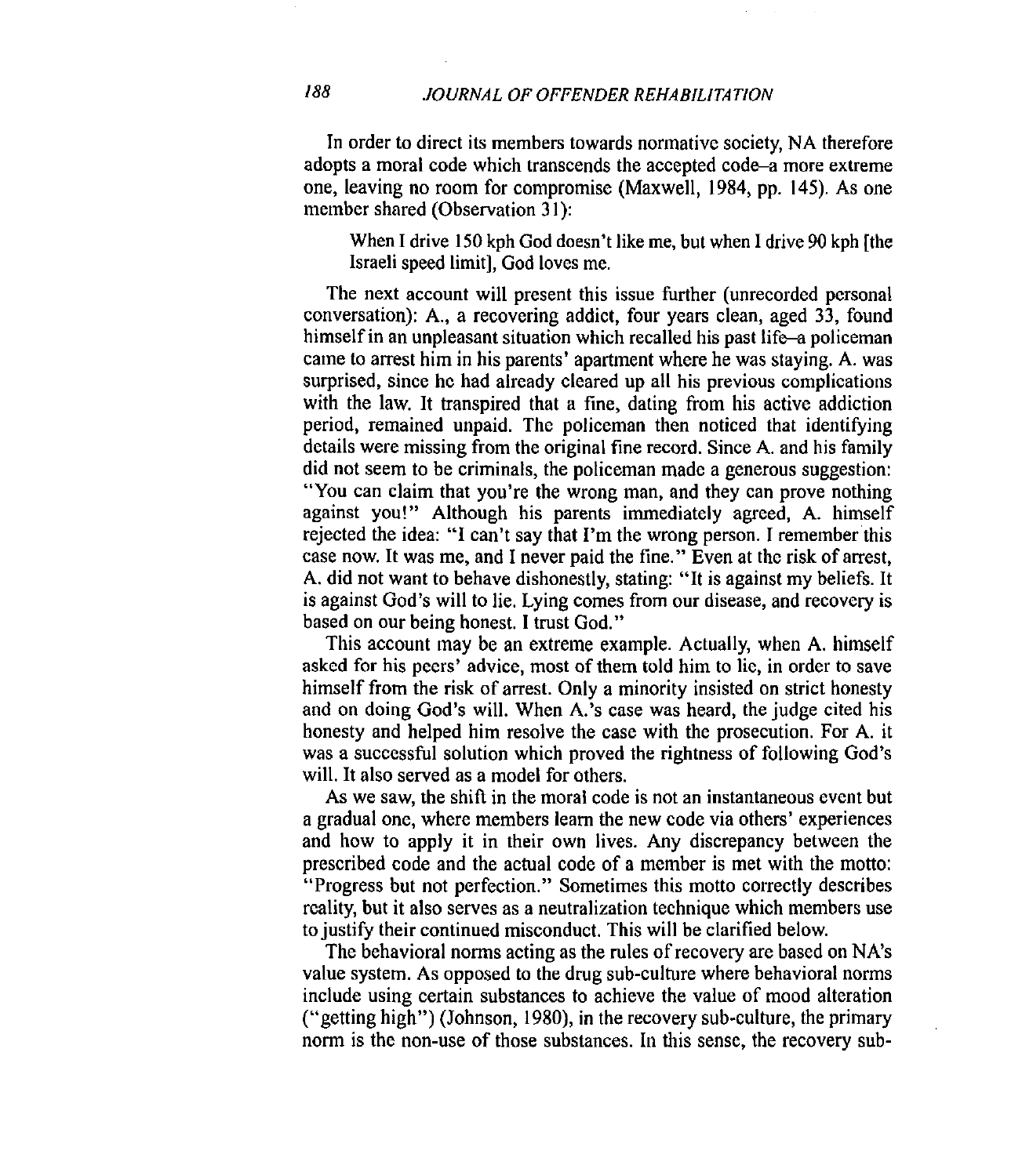culturc is a countcr-culture of the drug sub-culture. Its justification lies within this opposition, resembling the justification that criminal and drug sub-cultures find in their belonging to a counter-culture opposing the prevailing one. Thus the symbolic meaning and proccss of bcing "against" are maintained; this is the direction of the innovation.

When no psychoactive substances are used, one can begin to achieve the value of recovery. Even newcomers, when presenting a clean day, share some of this achievement. The more they progress in the recovery process, the greater thc expectations from them to follow certain rules of behavior, as well as to abstain from psychoactive substances.

For example, in her celcbration of two years of sobriety (Observation **30),** the member described her behavior in her first days in NA as "wild": she would shout, interrupt thc meetings and once even turned over a table. Nevertheless, she remained clean and attended regularly, thus conforming to the basic norms, and was considered as recovering. After a while she calmed down, and gradually began to exhibit responsible behavior and to live by the program's suggestions. In this way, she became a model of recovery for her peers (the same observation, other members' sharings).

Thc symbolic mcaning of her behavior as a model was recovery, and the content of this behavior represented the norms of recovery: living a law-abiding life, assuming recommended roles in her NA group, as well as in her private life Cjob, stable romantic relations, etc.), helping her fellows, adhering to NA's 12 traditions, following NA's 12-step program, and leading a spiritual life.

#### *Supporting Social Mechanisms*

Among the various mechanisms which NA implements to help newcomers adjust to its behavioral norms are the language and rituals of recovery. As a sub-culture, NA has its own language. It is based partially on the slang of the drug sub-culture, but also has its own unique contribution which propounds the message of recovery.

Using this language is called "speaking the program." One of its cardinal features is its use of proverbs, mottoes and popular sayings (Bassin, 1984). This unique language is a condensed form of the message of recovery, and is meaningful, easy to remember and often humorous. Use of the language is noticeable in almost all conversations between NA members. It accurately describes thc right action, situation or feeling, defines a clear behavioral code, enhances cullural identification and helps reinforce group coherence. Whcn used outside pure NA contexts, it transmits the message of recovery into everyday life-events, hclping to shape members' attitudes towards them.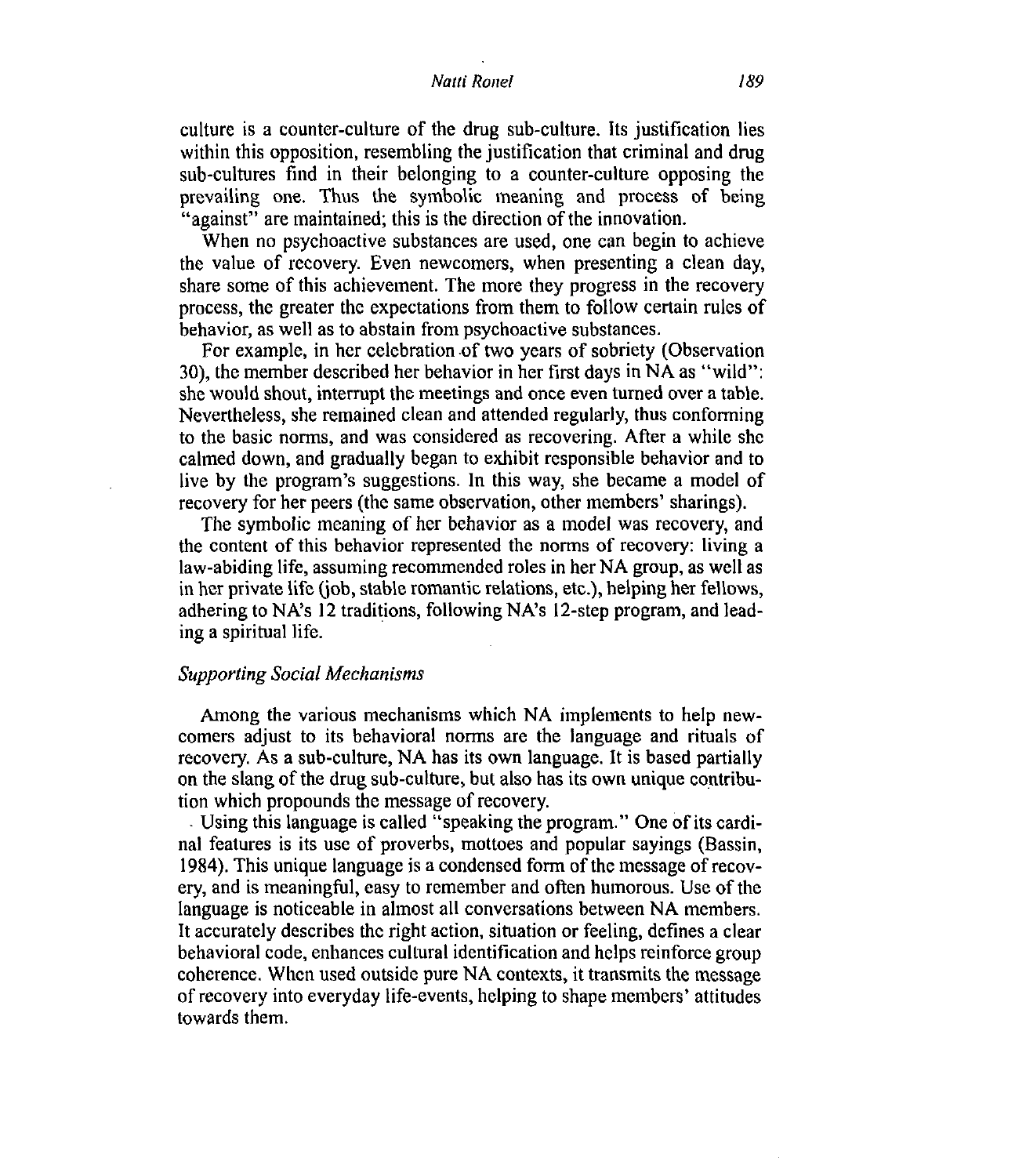Similarly, NA's rituals extend beyond the group meetings and function as reminders of the recovery approach. For example, members are used to hugging each other in NA meetings. This mutual hugging is also practiced when friends meet informally in non-NA contexts, e.g., in the street. It represents the feelings of intimacy, closeness and caring which typify **NA,**  and is considered one of the gifts of recovery (Gifford, 1988-9). Thus a simple hug reminds mcmbers of the value of recovery and the norms expected of them, but also evokes the benefits they stand to win through recovery. In this way, applying rituals outside meetings enhances one's motivalion for recovery.

**A** further element implemented by NA as a sub-culturc consists of social situations oriented towards recovery. NA providcs intensive, formal social situations facilitating recovery, that is, the everyday formal group meetings. In addition, NA recommends that members avoid social situations which may endanger recovery, such as meetings with active addicts. **NA** provides its members with an informal social network which enables preferable social situations. This network is significantly larger than that existing in the active addiction period, which was found to be lower than the average (Hawkins & Fraser, 1989). Various researchers have outlined the social networks of self-help groups (e.g., Powell, 1990) and it is beyond our present scope. Its potcntial for contribution is exemplified in the account of several members who went on a trip together. Their sharing elicited that the simple act of a trip became a day that empowered their recovery via the social situation of spending time together. Similarly, members who worked together sharcd that work became far more meaningful; it developed into a recovery experience, with spontaneous meetinglike discussions taking place throughout the day.

The primary role definition of NA members stems from their master status of recovering addicts. As was shown in the above examples, this is considered as the most important features. Bcing a recovering addict means abstaining from substance-abuse and criminal acts. Recovery, though, requires not only abstention, but also actions, and the organization supplies members with deeds to be accomplished. Such behavior is dictated by the various role definitions that a member has at different periods.

The first role definition encountered by **NA** members is that of newcomers, which implies certain behavior, e.g., continued attendance-"90 days, 90 meetings"-finding a sponsor, and so on. Once newcomers find sponsors, they receive another role definition, that of sponsored-ones, which leads to close contacts with the sponsors, attending "Steps meetings" and beginning to work the 12-Step Program. After three months of sobriety, members are no longer newcomers. They may begin to perfonn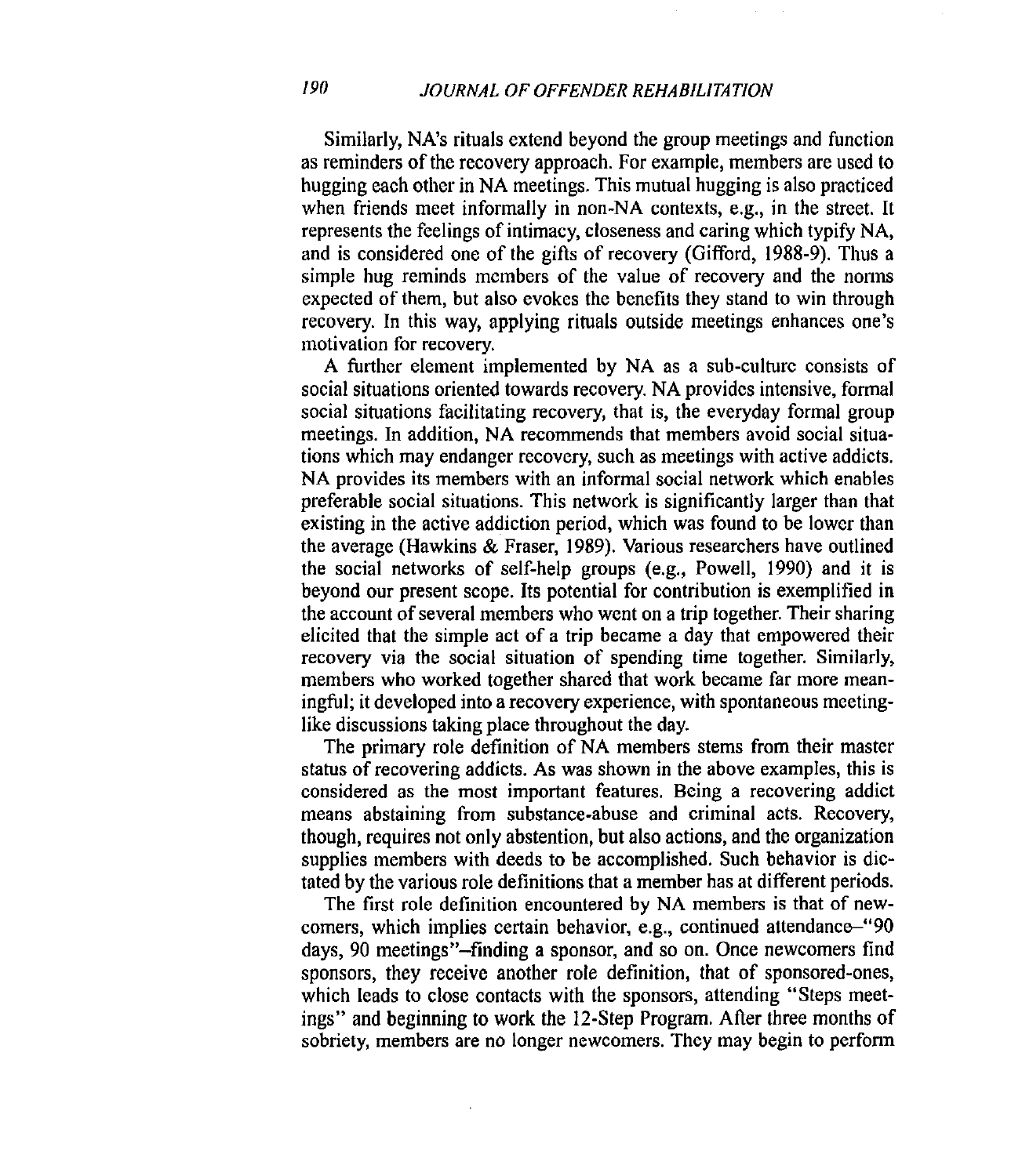services for NA, to spread the message among active addicts, and to lead meetings. Some months later, they may become sponsors themselves, thus gaining a hrther role definition. Finally, at the end of the first year of sobriety, members are considered veteran members, experienced in recovery. In all the role definitions, the basic demand made of membcrs is that of

abstinence. Membcrs are advised to abstain from all mood-altering substances and to stay clean "just for today." Although 'staying clean' implies passivity, it requires in fact an active effort: it is an active performance, more than just abstaining from drug intake. Similarly, members should abstain from any kind of criminal act, and this also requires a conscious effort. For example, one veteran member related his sharings with those he sponsored (Interview 10):

I must be honest with them. Even if I've had a bad day, I have to share it with them. But in spite of this, I didn't use today. I didn't do anything negative. That's a successful day. You've won. And you havc to share it with them. They go through the same situations. This is the power we pass on to cach other.

As members progress from one role definition to another, they are expected to perform-outside NA-more actions which are considered recovery-related, such as holding a steady job, studying a profession, etc. The innovator who succeeds in such actions has almost reached the other end of the bridge; he has succeeded in conforming, once again, to the prevailing culture's norms and values.

### *The Limitations* **of** *the Sub-culture*

As a bridge trying to integrate two different worlds, several limitations of NA were observed:

- Those who are "on the bridge" can easily be pulled back to the drug sub-culture. Because the recovery program itself  $(NA)$  is the bridge, recovering addicts often regress, and certain motivations exploit this fact. For example, the co-founder of NA Israel admitted that after introducing his friends to NA, he had relapsed and attended meetings in order to sell drugs. **As** he said: "Where can you sell drugs to addicts? In NA of course! I used to go there, look for weak types, and then tempt them to come with me" (a pilot interview).
- The co-existence of contradictory values may cause an unresolved conflict, which may eventually lead to a relapse. For example, one member had to testify in his friend's casc. In keeping with criminals' loyalty, he did not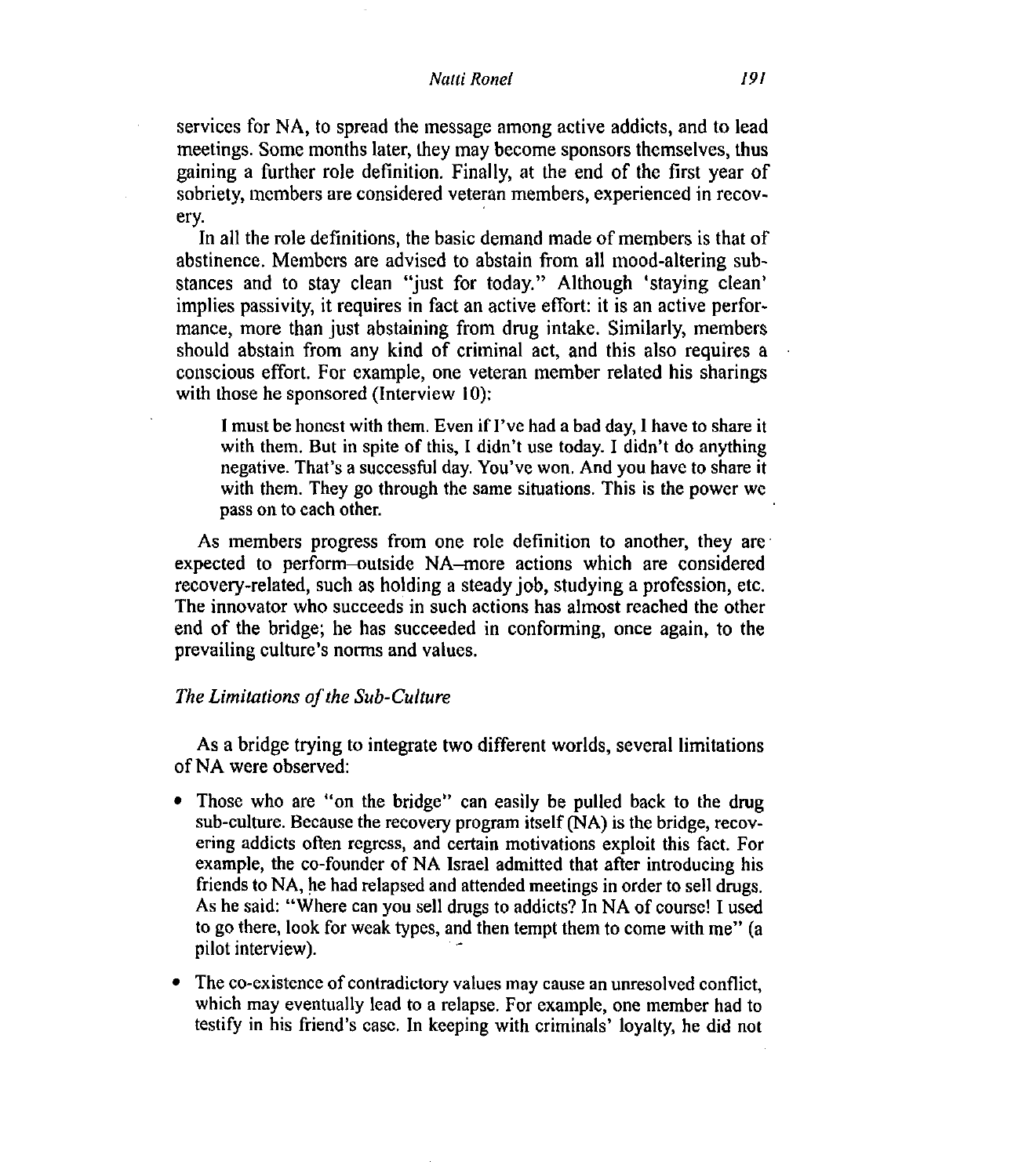#### $192$ *JOURNAL OF OFFENDER REHABILITATION*

want to do it, and felt that the pressure was forcing him to return to using drugs (Observation 37). Another member (Observation 6), shared that her brother wanted money from her to buy drugs for their other brother who was under arrest. The resulting pressure put her sobriety at risk. In both these cases the members adhered to NA's value of recovery as the supreme one, and thus avoided the relapse.

- $\bullet$ Members utilize each other as recovery models. In a sub-culture with conflicting values, mcmbers often adhere to wrong role models, while behaving according to their old norms. For example, in a personal conversation, a member shared that his former sponsor had engaged in illegal business with another of his sponsored-ones. The result was that both relapsed together, taking along with them an additional sponsored-one. The sharing member himself perceived this illegal business as wrong and discharged his sponsor before the relapse took hold.
- During the struggle between different sets of values and norms, NA's voluntarism and permissiveness may serve as excuses for misconduct. As long as one is clean, one can find in the sub-culture acceptance for not following other suggestions. For example, a single woman of forty, who could not hold down a steady job, and lived off her parents, gave the following excuse (unrecorded personal conversation): "I'm a sick person. I have this addiction disease. It prevents me from finding a job. First I have to recover, at my own pace." Her peers considered this excuse as valid, and many similar sharings were noted.

#### *DISCUSSION*

NA is described here as a sub-culture of recovery. As such, it comprises all the components of a deviant sub-culture, but its trajectory is one of recovery from deviance. The recovery is based upon an innovation from the deviant drug sub-culture. The former values of short-term hedonism and mood-alteration are transformed into the values of recovery, which are in the opposite direction: avoidance of any artificial mood-alteration, and the development of morality. These new values result in the construction of supporting norms, such as abstaining from psychoactive substance intake and from situations which might lead to substance consumption, following NA's way of life, abiding by the law, and so on.

Other social mechanisms which encourage the achievement of recovcry, and havc bccn identified in NA:

Using the language of recovery, which, though close to drug sub-culture slang, contains an inherent message of recovery;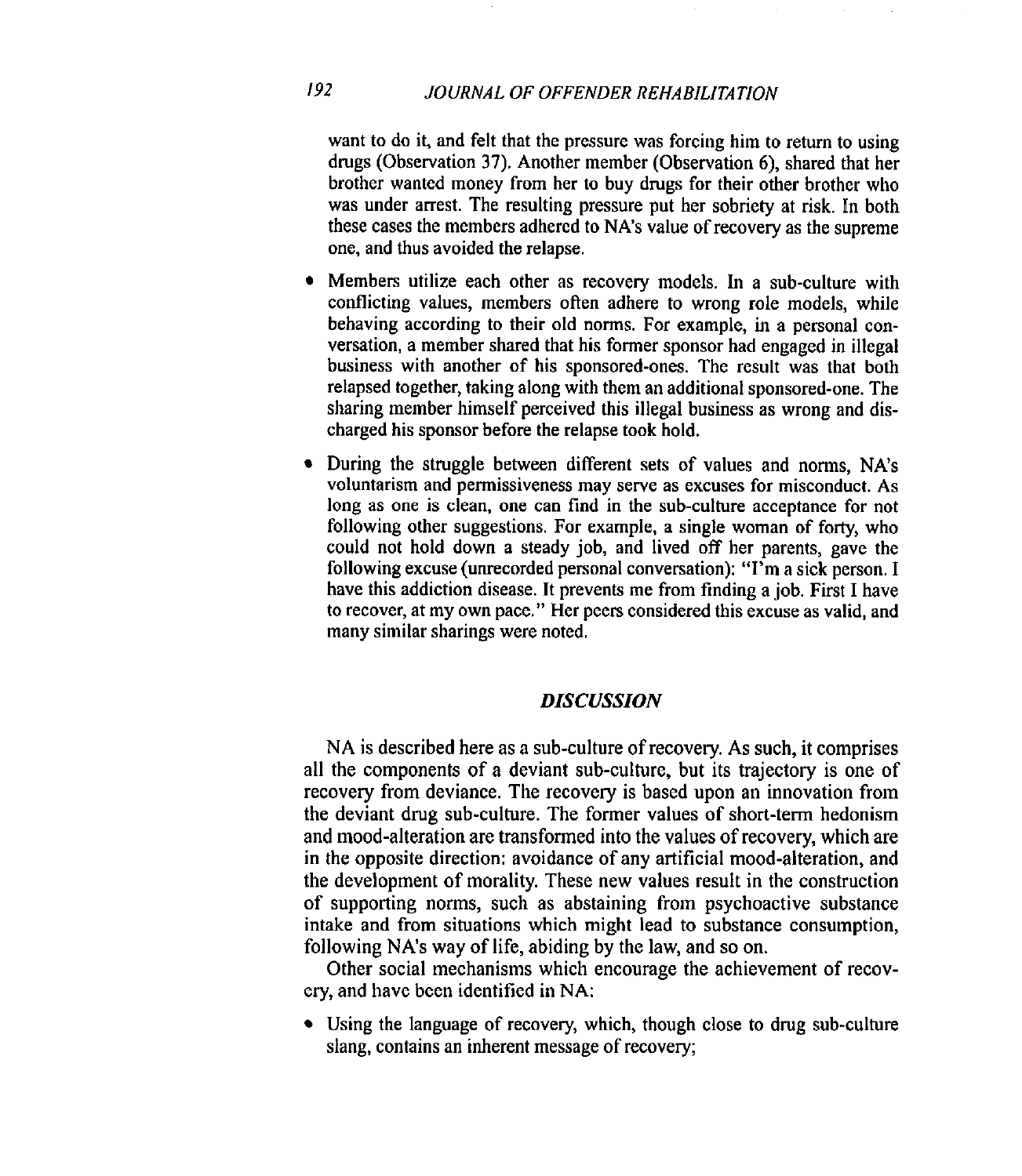- **Performing various NA rituals outside group activities;**
- Creating social situations which enable recovery;
- Defining roles and actions allied to the recovery process.

Stan Cohen (1980) proposed a three-leveled analysis of sub-cultures: structure, culture and biography. We can apply this three-leveled analysis to NA, the sub-culture of recovery:

- *Structure (the problem):* In NA, unlike deviant sub-cultures, the problem is not defined in social terms, but is perceived as existing in the individual sphere, e.g., the addiction disease. This is a physical, mental and spiritual disease (Narcotics Anonymous, 1988), which demands an appropriate solution. The definition of an addiction disease is a symbolic description of the problem. This metaphor enables the culture to provide meaning for certain norms of behavior that otherwise would be difficult to understand and to follow (Shaffer, 1991). The social dimension of the problem is a reinforcer of the disorder, but is also a result of the disease. It consists of interacting with active addicts, a social situation which usually hinders recovery and leads to continuing delinquency. Nevertheless, NA considers the direct transition from the drug sub-culture into the wider culture, without the support of NA, as an unsatisfactory solution. One reason is that since addiction is expcrienced as an isolation of the addictive self, recovery must overcome this. It is accomplished with more success in the peers' sub-culture than in society as a whole (Denzin, 1987b).
- *Culture (the solution):* As a sub-culture, NA offers a direct solution to the addiction disease and to its personal and social components. In thc NA sub-culture, spirituality is a basic value which is considered a solution to the disease of addiction. In following the way of life proposed by their own sub-culture, recovering addicts deal with their 'cases' themselves. As a self-help group, NA rejects both substance addiction and any dependence upon human authority such as professional Icadcrship. This underlines one of NA's basic values, that of voluntarism and autonomy of individuals and groups (Humphreys, 1993; Room, 1993). The value of independence is in opposition to the extreme dependency of substance addiction. Since addiction is considered a spiritual discasc of the self, centering on the addicts, they alone can treat themselves directly (Denzin, 1987b). However, this independence is paradoxical, since the spiritual value denotes dependency on the Higher Power, who is considered the true source of recovery (Alcoholics Anonymous, 1989; Miller and Kurtz, 1994).
- *Biography (phenomenology):* NA's biography consists of the group-accumulated individual expcriences of recovery within NA. On joining NA, the individual phenomenon of recovery becomes a collective one (Denzin,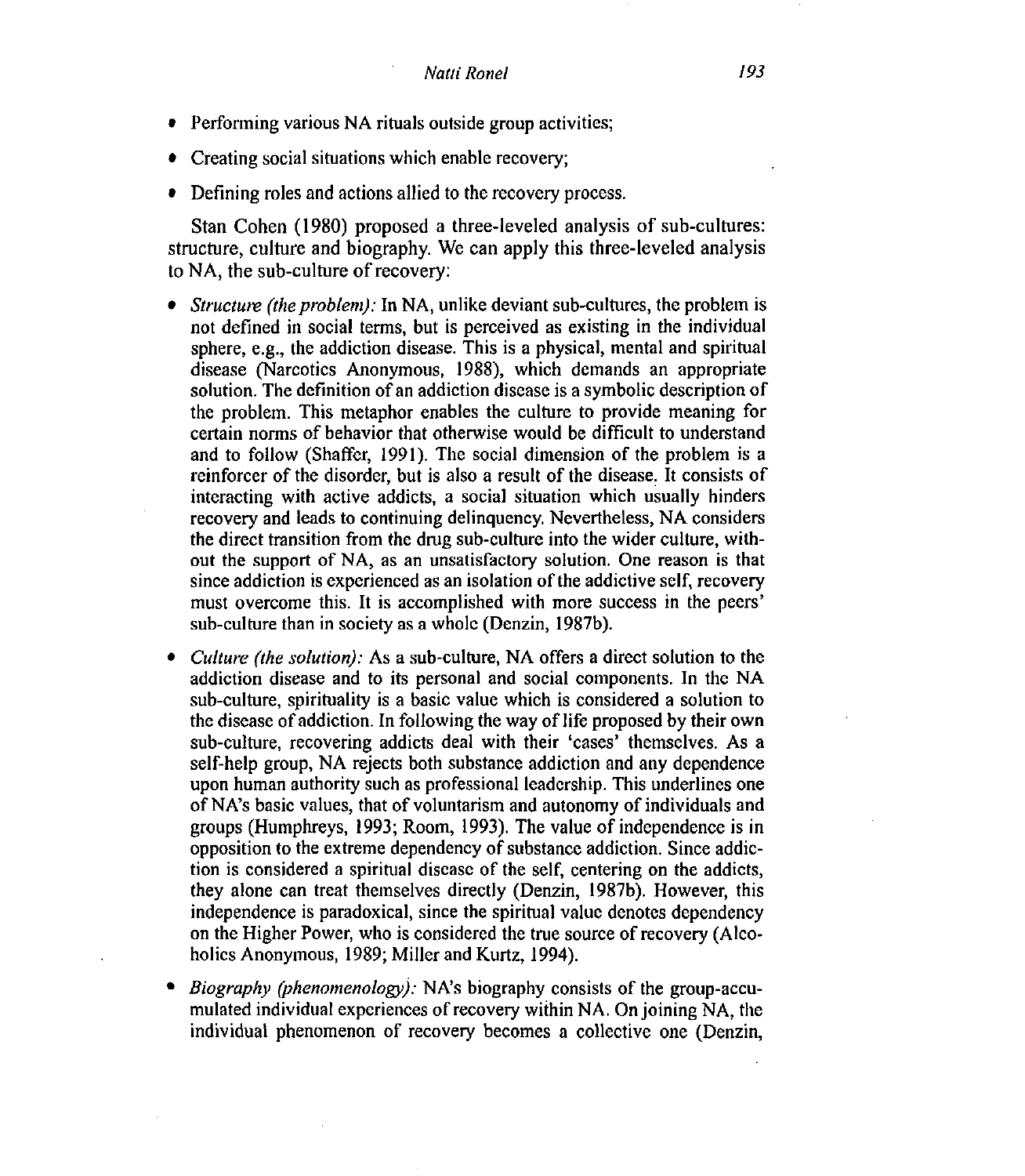# *194 JOURNAL OF OFFENDER REHABILITATION*

1987a). This collective biography assists the newcomers in the affiliation process and provides necessary elemcnts of change: information, hope and universality (Yalom, 1975). NA's accumulated biography, expressed as members' sharings, functions as raw material for the process of personal re-biography (Ronel, 1993). It gives communal meaning, direction and structure to an individual life story. Individuals can therefore fashion their life stories to conform with those of the sub-culture, and live according to them.

As a sub-culture of recovery, NA is uniquely positioned-equidistant between the prevailing culture and the drug sub-culture. On the one hand, it is a bridge connecting members of the drug sub-culture to the prevailing one. On the other hand, it also protects recovering addicts from certain influences of society as a whole. By rejecting several of the drug sub-culture's values and norms and accepting those of the prevailing culture, NA bridges the two poles. This social bridge consists of ex-members of the drug sub-culture who interact with the principles of recovery contained in the texts of **AA** and NA (Denzin, 1987a).

Every member of the drug sub-culture is also a potential member of the recovery sub-culture, and can thus benefit from the full attention of this sub-culture; hence the intimate relation between the drug sub-culture and NA as a bridge of recovery. Its bridging function facilitates the transition from one pole to the other.

The transition that must be experienced is a relatively simple one-from being an active addict to becoming a recovering addict. It is accomplished by accepting one's addiction disease and embarking on the recovery process (Denzin, 1987b). This relative simplicity may offer an (at least partial) explanation for NA's potential to change.

Following AA's wisdom, NA adopted the trend towards an absolute moral code, based on the supposition of God's will as the true moral code. This non-compromising code is a lighthouse guiding members into recovery and protecting them from the rocks of relative morality. However, this moral code has become far more extreme than that of the prevailing culture (Maxwell, 1984). Together with this strict morality, NA rejects several basic values that are found in society as a whole, those of hedonism, mild mood-altering, human self-control, etc. By doing so, NA is more than a bridge leading to the prevailing culture. In addition it functions as an island of recovery that protects its inhabitants from dangerous external influences.

The consistency between the results of the present study of NA in Israel, and the existing literature about ANNA in the USA and other countries, denotes another characteristic of NA as a sub-culture of recov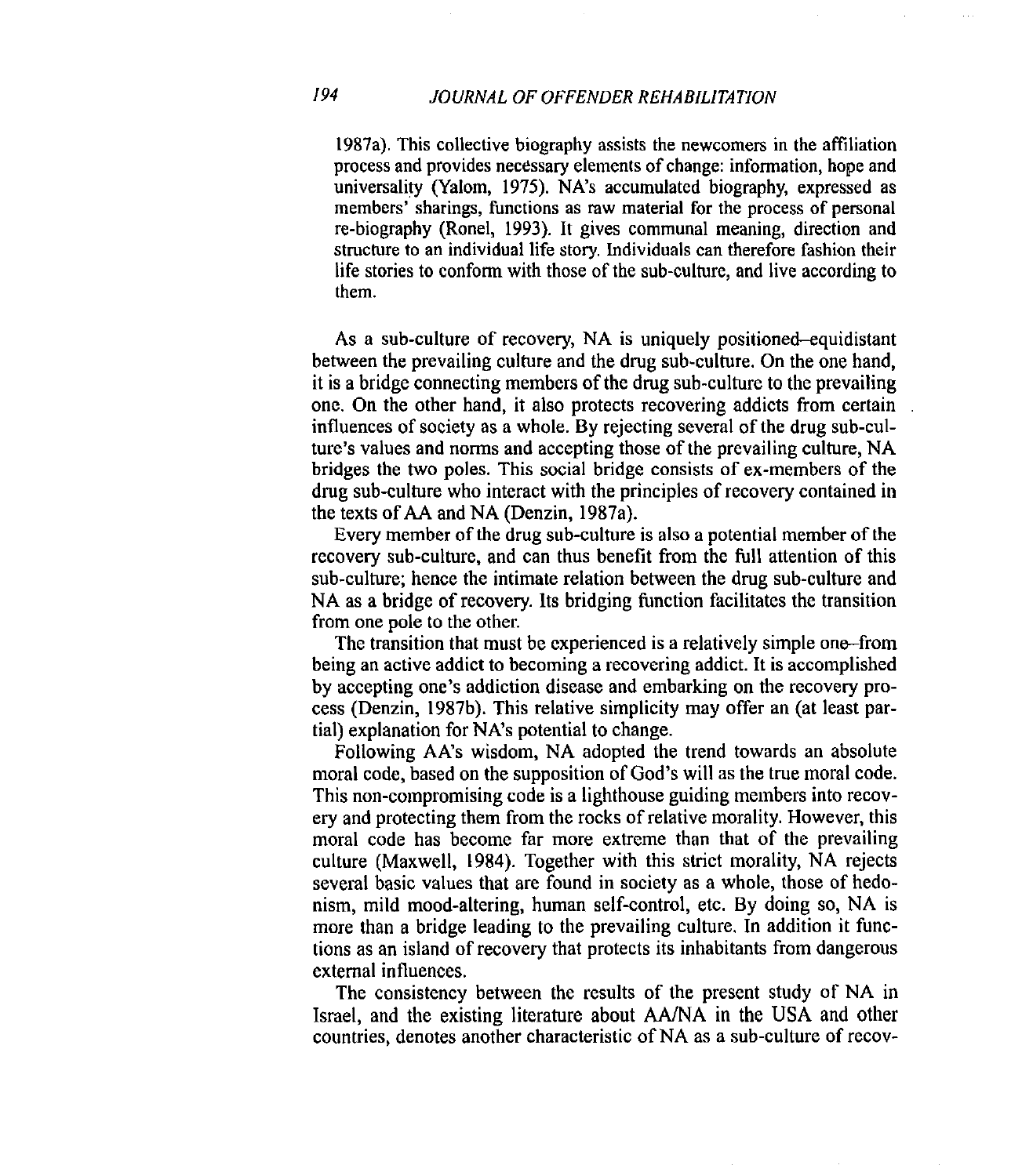*Natti Ronel* **195** 

ery-it transcends political, racial, religious and geographical borders. NA stands as a universal culture of recovery which attracts members from very diverse cultures (Ronel, 1995). In order to achieve such universality, the sub-culture of NA must be based on inter-cultural value systems, beliefs and meanings. However, the exploration of these is beyond our present scope and deserves further analysis.

#### REFERENCES

Abadinski, H. (1989). *Drug Abuse.* Chicago: Nelson-Hall.

- Alcoholics Anonymous (1957). *Alcoholics Anonymous Comes of Age.* New York: Alcoholics Anonymous World Services.
- *Alcoholics Anonymous* (1989; Hebrew Edition). Tel Aviv: Alcoholics Anonymous in Israel.
- Bassin, A. (1984). Proverbs, slogans and folk sayings in the therapeutic community: A neglected therapeutic tool. *Journal of Psychoactive Drugs,*  16(1): 5 1-56,
- Borkman, T., and Schubert, M. (1994). Participatory Action research as a strategy for studying self-help groups internationally. In F. Lavoie, T. Borkman, and B. Gidron (eds.), *Self-Help and Mutual Aid Groups: International and Multicultural Perspectives.* New York: The Haworth Press, Inc.
- Bruyn, S.T. (1966). *The Human Perspective in Sociology.* Englewood Cliffs, *NJ: Prentice-Hall, pp. 89-102, 271-279.*
- Cicourel, A.V. (1964). *Method and Measurement in Sociology.* London: The Free Press of Glencoe.
- Cohen, A. (1955). *Delinquent boys.* New York: The Free Press.
- Cohen, S. (198 1). *Folk Devils and Moral Panics.* Oxford: *M.* Robertson.
- Cook, C.C.H. (1988). The Minnesota model in the management of drug and alcohol dependency: Miracle, method or myth? Part I and Part 11. *British Journal ofAddiction,* 83: 625-634, 735-748.
- Denzin, N.K. (1987a). *The Alcoholic SeIf.* Newbury Park, *CA:* **Sage.**
- Denzin, N.K. (1987b). *Treating Alcoholism.* Newbury Park, CA: Sage.
- Evcred, R. and Meryl, R.L. (1981). Alternative perspective in the organizational sciences: Inquiry from the inside and inquiry from the outside. *Academy ofManagement Review,* 6(3): 385-395.
- Gifford, P.D. (1988-9). **AA** and NA for adolescents. *Journal of Chemical Dependency Treatment,* 2(1): 265-284.
- Hawkins, J.D., and Fraser, M.W. (1989). The social networks of drug abusers before and after treatment. In S., Einstein (ed.), *Drugs and Alcohol Use.*  New York: Plenum Press.
- Humphreys, K. (1993). Psychotherapy and the twelve step approach for substance abusers: The limits of integration. *Psychotherapy,* 30(2): 207-213.
- Johnson, B.D. (1980). Toward a theory of drug sub-cultures. In D.J. Lettieri,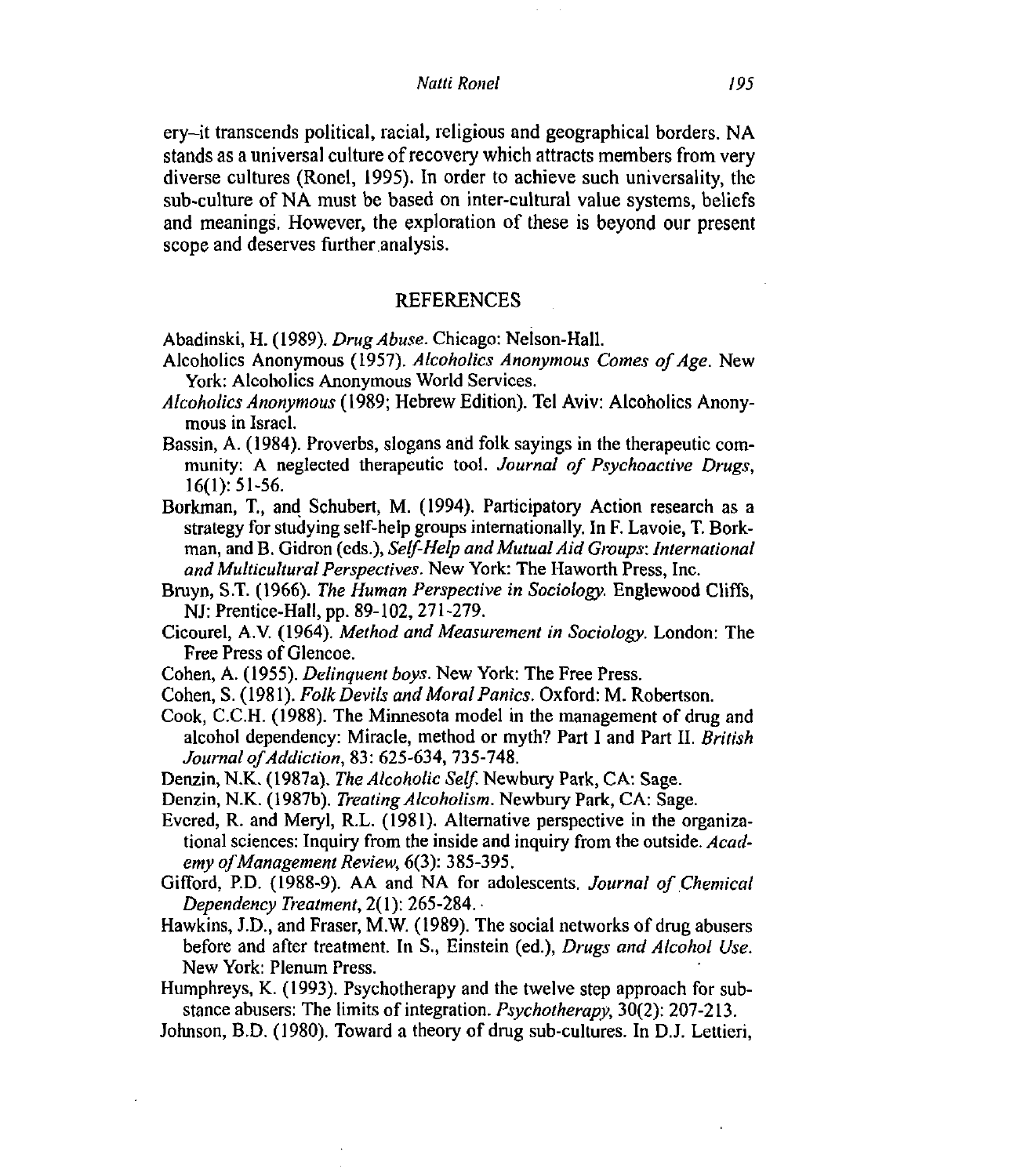M., Sayers, and H.W., Pearson (eds.), *Theories on Drug Abuse.* Rockville, MD: NIDA.

- Kennedy, M., and Humphreys, K. (1994). Understanding worldview transformation in members of mutual help groups. In: **F.** Lavoie, T. Borkman, and B. Gidron (eds.), Self-Help *and Mutual Aid Groups: International and*  **MulticulturalPerspectives.** New York: The Haworth Press, Inc.
- Kurtz, L.F. (1990). Twelve-step programs. In T.J. Powel (ed.), *Working with* Self-Help. Silver Spring, MD: NASW Press.
- Lehman, W. (1990). Alcoholism, freedom and moral responsibility. *Internalional Journal oJLaw and Psychiatry,* 13: 103- 12 l.
- Maxwell, M.A. (1984). *The Alcoholics Anonymous Experience.* New York: McCraw-Hill Book Company.
- Miller, W.R., and Kurtz, E. (1994). Models of alcoholism used in treatment: Contrasting AA and other perspectives with which it is often confused. Journal of Studies on Alcohol, 55: 159-166.
- Narcotics Anonymous (1988). Van Nuys, CA: World Service Office.
- Peyrot, M. (1985). Narcotics Anonymous: Its history, structure, and approach. *International Journal ofthe Addiction,* 20(10): 1509-1522.
- Polkinghorne, D.E. (1987). Phenomenological research methods. In R.S. Valle, and S. Halling (Eds.), *Existential-Phenomenological Perspectives in Psychology.* New York: Plenum.
- Powel, T.J. (1990). Social network and self-help organizations. In T.J. Powel (ed.), *Working with Selj-Help.* Silver Spring, MD: NASW.
- Riessman, F., and Carroll, D. (1995). *Redefining Self-Help*. San Francisco: Jossey-Bass.
- Robinson, D., and Henry, S. (1977). *Self Help and Health: Mutual Aid for Modern Problenu.* London: M. Robertson.
- Ronel, N. (1993). *Narcotics Anonymous in Israel: SelfHelp Processes and Religious Faith Among Drug Addicts.* Doctoral Dissertation. Jerusalem: The Hebrew University (in Hebrcw, English summary).
- Ronel, N. (1995). The Universality of an Amcrican Originated Therapeutic Program: Narcotics Anonymous in Israel. Paper Presented at thc First International Conference on Social Work in Health and Mental Health Care. Jerusalem: The Hebrew University of Jerusalem, Paul Baerwald School of Social Work.
- Room, R. (1993). Alcoholics Anonymous as a social movement. In B.S. McCrady, and W.R. Millcr (Eds..), *Research on Alcoholics Anonymous.*  New Brunswick, NJ: Center of Alcohol Studics, Rutgers University.
- Shaffcr, H.J. (1991). Toward an epistemology of addictive disease. *Behavioral Sciences and the Law,* 9: 269-286.
- Shapiro, Y., and Ben-Eliezer, U. (1989). *Elements oJSociology.* Tel Aviv: Am Oved (in Hebrew).
- Teny, C. (1996). Drug addiction, criminality and Narcotics Anonymous: